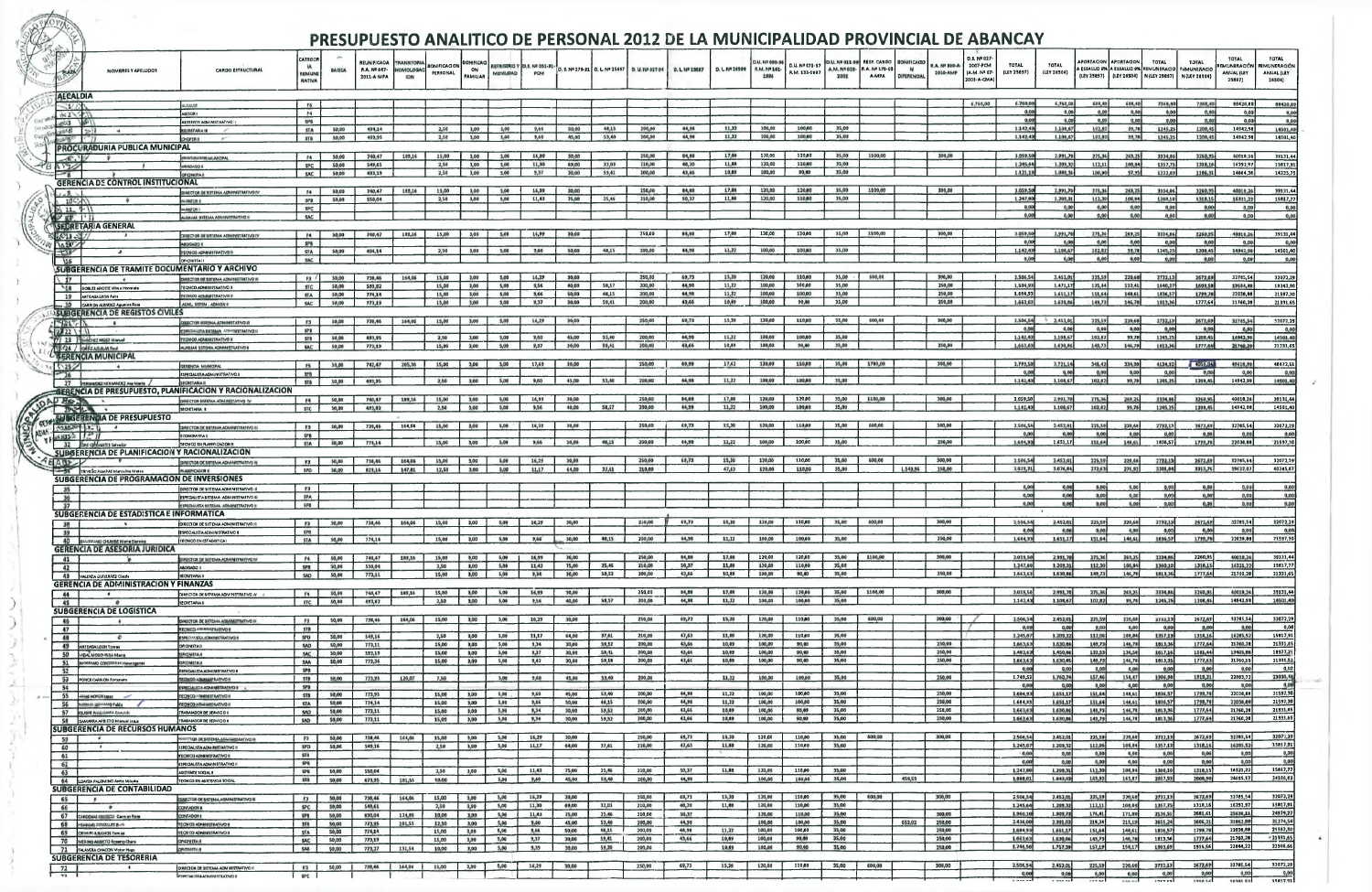|                                     |                                                                                     |                                                                                               |                                                                                                                |                          | Bas                   | Rose             |        | Per                      | $F$ an       | $\Gamma_{\nu} \circ \Gamma$<br>021 |                | 2561            | 031              | 95.99T         | 26004          | 090              | 013              | $U \parallel$  | KL.     | שכו    | 5.5U             |                      |                      |                   |                  |                    |                     |                                              |
|-------------------------------------|-------------------------------------------------------------------------------------|-----------------------------------------------------------------------------------------------|----------------------------------------------------------------------------------------------------------------|--------------------------|-----------------------|------------------|--------|--------------------------|--------------|------------------------------------|----------------|-----------------|------------------|----------------|----------------|------------------|------------------|----------------|---------|--------|------------------|----------------------|----------------------|-------------------|------------------|--------------------|---------------------|----------------------------------------------|
|                                     |                                                                                     | 75"   MARTINEZ LUNA Emilio                                                                    | I CVITARITENA ADMINISTRATIVO II                                                                                | <b>5AB</b>               | 50,00                 | 773,27           |        | 15,00                    | 3,00         | 5,00<br>9,39                       | 30,00          | 59,30           | 200,00           | 43,66          | 10,69          | 100,00           | 90.00            | 35,00          |         |        | 250,00           | 1.663,67             | 1.630,85             | 149,73            | 146,78           | 1813.35            | 1777,63             | 21331,5<br>21760,1                           |
|                                     | 26                                                                                  |                                                                                               | <b>JFICINISTA II</b>                                                                                           | SAF                      | 50,00<br>50.00        | 492,78<br>773.19 | 155.09 | 2,50<br>7,50             | 3,00         | 9,24<br>5,00<br>5,00<br>9,37       | 30,00<br>30,00 | 59,96<br>59.41  | 200,00<br>200,00 | 43,66<br>43,66 | 10,69          | 100,00<br>100,00 | 90.00<br>90.00   | 35,00<br>35.00 |         |        | 250,00           | 1.121,14<br>1.606,22 | 1.089,37<br>1.764,56 | 100,90<br>162,74  | 97,95<br>156,61  | 1222,04<br>1970,96 | 1166,32<br>1923,37  | 14235,6<br>14664,5<br>23080,4<br>23651,5     |
|                                     | $-98/$                                                                              | 27 // RAPIA MAKORZ Valence<br>CCO GOADALES Chely Alcohoo                                      | OFICINISTA II<br><b>OFICN STAI</b>                                                                             | <b>SAC</b><br>SAF        | 50,00                 | 772,78           |        | 15,00                    | 3,00         | 5,00<br>9,24                       | 30,00          | 59,96           | 200,00           | 43,66          | 10,69          | 100,00           | 90,00            | 35,00          |         |        | 250,00           | 1.663,64             | 1.630,87             | 149,73            | 146,78           | 1813,37            | 1777,65             | 21331,7<br>21760,4                           |
|                                     | $-79$                                                                               |                                                                                               | <b>OFIOMSTAIL</b>                                                                                              | SAF                      |                       |                  |        |                          |              |                                    |                |                 |                  |                |                |                  |                  |                |         |        |                  | 0,00                 | 0,00                 | 0,00              | 0,00             | 0,00               | 0,00                | 0,00<br>0,00                                 |
|                                     |                                                                                     | SUBGERENCIA DE EQUIPO MECANICO                                                                |                                                                                                                |                          |                       |                  |        |                          |              |                                    |                |                 |                  |                |                |                  |                  |                |         |        |                  | 0.00                 |                      |                   |                  |                    |                     |                                              |
|                                     | 80                                                                                  |                                                                                               | <b>DIRECTOR DE SISTEMA ADMINISTATIVO III</b><br><b>HOFER</b>                                                   | <b>F3</b><br><b>STE</b>  | 50,00                 | 773,52           |        | 15,00                    | 3,00         | 5,00<br>9,47                       | 30,00          | 68,99           | 200,00           | 44,98          | 11,22          | 100,00           | 100,00           | 35,00          |         |        | 250.00           | 1.684,96             | 0,00<br>1.651,20     | 0,00<br>151,45    | 0,00<br>148,61   | 0.00<br>1836,61    | 0,00<br>1799,61     | 0,00<br>0,00<br>22039,28<br>21597,7          |
|                                     | $\setminus$ 81<br>- 82                                                              | SOLIS OBOSOD Micalas Agaton<br><b>ESPINOZA CONTRERAS Valents</b>                              | PERADOR DE EQUIPO PESADO                                                                                       | <b>SAD</b>               | 50,00                 | 773,11           |        | 15,00                    | 3,00         | 9,34<br>5,00                       | 30,00          | 59,52           | 200,00           | 43,66          | 10,89          | 100,00           | 90,00            | 35,00          |         |        | 250,00           | 1.663,63             | 1.630,86             | 149,73            | 146,78           | 1813,36            | 1777,64             | 21331,6<br>21760,26                          |
| <b>Magic de</b>                     | $-283$                                                                              | <b><i>CORPO STEEL</i></b>                                                                     | <b>JPERADOR DE EQUIPO PESADO</b>                                                                               | <b>SAD</b>               | <b>SO,00</b>          | 773,11           |        | 15,00                    | 3,00         | 5,00<br>9,34                       | 30,00          | 59,52           | 200,00           | 43,66          | 10,89          | 100,00           | 90,00            | 35,00          |         |        | 250.00           | 1.663,63             | 1.630,86             | 149,73            | 146,78           | 1813,36            | 1777,64             | 21331.6<br>21760,28                          |
| <b>DEUGLICE</b><br><b>DAMESORDA</b> | <b>LE415</b>                                                                        | CANALISM QUITE AROUND                                                                         | DRERADOR DE EQUIPO PESADO<br>JPERADOR DE EQUIPO PESADO                                                         | SAD<br>SAD               | <b>SO,00</b><br>50,00 | 773,11<br>773,11 |        | 15,00<br>15,00           | 3,00<br>3,00 | 9,34<br>5,00<br>9,34<br>5,00       | 30,00<br>30,00 | 59,52<br>59,52  | 200,00<br>200,00 | 43,66<br>43,66 | 10,89<br>10,89 | 100,00<br>100,00 | 90,00<br>90,00   | 35,00<br>35,00 |         |        | 250,00<br>250,00 | 1.663,63<br>1.663,63 | 1.630,86<br>1.630,66 | 149, 13<br>149,73 | 146,78<br>146,78 | 1813,36<br>1813,36 | 1777,64<br>1777,64  | 21331,6<br>21760,20<br>21301,65<br>21760,28  |
| <b>NO. POINT OF</b>                 | 1867                                                                                | 185 : MONZON PERA Ignacio<br>HUAMANGAHU CHOLLA Water Prudantio                                | PERADOR DE EQUIPO FESADO                                                                                       | <b>SAD</b>               | 50,00                 | 773,11           |        | 15,00                    | 3,00         | 9,34<br>5,00                       | 30,00          | 59,52           | 200,00           | 43.66          | 10,69          | 100,00           | 90.00            | 35,00          |         |        | 250.00           | 1,663,63             | 1.630,06             | 149,73            | 146,78           | 1813,36            | 1777,64             | 21760,26<br>21331,6                          |
|                                     | $-87.$                                                                              | <b>LEA COMPASS SAWWAY</b>                                                                     | HECANICO DE EQUIPO                                                                                             | <b>STF</b>               | 50,00                 | 593,52           |        | 15,00                    | 3,00         | 5,00<br>9,47                       | 30,00          | 68.99           | 200,00           | 44.99          | 11,22          | 100,00           | 100,00           | 35,00          |         |        | 250.00           | 1.504,96             | 1.471.20             | 135,45            | 132,41           | 1640,41            | 1603,61             | 19684,88<br>19243,3                          |
|                                     | 86 -                                                                                |                                                                                               | MECANICO DE EQUIPDS<br>RABAIADOR DE SERVICIO                                                                   | <b>STB</b><br>5AD        | 50,00<br>50,00        | 493,52<br>773,11 |        | 2,50<br>15,00            | 3,00<br>3,00 | 5,00<br>9,47<br>5,00<br>9,34       | 30,00<br>30.00 | 68.99<br>59,52  | 200,00<br>200,00 | 44,98<br>43,66 | 11,22<br>10.89 | 100.00<br>100.00 | 100,00<br>90,00  | 35,00<br>35,00 |         |        | 250,00           | 1.142.46<br>1.663,63 | 1.108,70<br>1.630,86 | 102.82<br>149,73  | 99,78<br>146,78  | 1245,28<br>1813,36 | 1208.48<br>1777.64  | 14501,6<br>14943,31<br>21331,69<br>21760,21  |
|                                     | ે ‼9<br>90                                                                          | <b>MAILIRA OSORIO Victor</b><br>ORTIZ ESPINOZA Leonida                                        | <b>TRABAJADOR DE SERVICIÓ I</b>                                                                                | 5AD                      | 50,00                 | 773,11           |        | 15,00                    | 3,00         | 9,34<br>5,00                       | 30,00          | 59,52           | 200,00           | 43,66          | 10,89          | 100,00           | 90,00            | 35,00          |         |        | 250,00           | 1.663,63             | 1.630,86             | 149,73            | 146,78           | 1813,36            | 1777,64             | 21760,28<br>21331,6                          |
|                                     |                                                                                     | GERENCIA DE ADMINISTRACION TRIBUTARIA                                                         |                                                                                                                |                          |                       |                  |        |                          |              |                                    |                |                 |                  |                |                |                  |                  |                |         |        |                  |                      |                      |                   |                  |                    |                     |                                              |
|                                     | $V_{1/91}$                                                                          |                                                                                               | <b>IRECTOR OF SISTEMA ADMINISTRATIVO IV</b>                                                                    | <b>F4</b>                | 50,00                 | 740,47           | 169,16 | 15,00                    | 3,00         | s,aa<br>16.99                      | 30.00          |                 | 250,00           | 64.66<br>44,98 | 17,08<br>11,22 | 120,00<br>100,00 | 120,00<br>100,00 | 35,00<br>35,00 | 1100,00 |        | 300,00<br>250,00 | 3.059.50<br>1.684.93 | 2.991,70<br>1.651.17 | 275,36<br>151.64  | 269,25<br>148,61 | 3334.66<br>1836.57 | 3260.95<br>1799.78  | 39131,4<br>40016,26<br>22036.66<br>21597,3   |
|                                     |                                                                                     | 92% Improvement Evengeline Mercedes<br><b>SUBGERENCIA DE REGISTRO , RECAUDACION Y CONTROL</b> | TECNICO ADMINISTRATIVO I                                                                                       | <b>STB</b>               | 50,00                 | 773,95           |        | 15,00                    | 3,00         | 5,00<br>9,60                       | 45,00          | \$3,40          | 200,02           |                |                |                  |                  |                |         |        |                  |                      |                      |                   |                  |                    |                     |                                              |
|                                     |                                                                                     | 93 > SEGOVIA PALOMINO JOFE                                                                    | <b>INTERNATION ANALYSIS IN A SO TO HALL AND IN</b>                                                             | <b>F3</b>                | 50,00                 | 730,46           | 164,06 | 15,00                    | 3,00         | 5,00<br>16,29                      | 30,00          |                 | 250,00           | 69,73          | 15,20          | 120,00           | 110,00           | 35,00          | 600,00  |        | 300,00           | 2.506,548            | 2.452,01             | 225,59            | 220,68           | 2732,13            | 2672,691            | 32705,54<br>32072,2                          |
|                                     |                                                                                     | SS94 c BEGOVA PALOMING JOIN                                                                   | <b>HATIMUM</b>                                                                                                 | SAC                      | 50,00                 | 773,19           |        | 15,00                    | 3,00         | 5,00<br>9,37                       | 30,00          | 59,41           | 300.00           | 43,66          | 10,09          | 100,00           | 90,00            | 35,00          |         |        | 250,00           | 1.663,63             | 1.630,86             | 149,73            | 146,78           | 1813,36            | 1777.64             | 21760.28<br>21331,6                          |
|                                     | $-95o$                                                                              |                                                                                               | <b>TECNICO ADMINISTRATIVO (</b>                                                                                | <b>STB</b>               | 50,00<br>50,00        | 493,95<br>772,78 |        | 2,50<br>15,00            | 3,00<br>3,00 | 9,60<br>5,00<br>9,24<br>5,00       | 45,00<br>30,00 | 53,40<br>59,96  | 200,00<br>200,00 | 44,90<br>43,66 | 11,22<br>10,89 | 100,00<br>100,00 | 100,00<br>90,00  | 35,00<br>35,00 |         |        | 250,00           | 1.142,43<br>1.663,64 | 1,108,67<br>1.630,67 | 102.02<br>149,73  | 99,70<br>146,78  | 1245,25<br>1013,37 | 1208,45<br>1777,65  | 14942.98<br>14501.4<br>21760,41<br>21331.7   |
|                                     |                                                                                     | <b>A DE CERVANTES HUAMAN Pauline</b><br>SUBGERENCIA DE FISCALIZACION TRIBUTARIA               | ALOUIAR DE SISTEMA ADMINISTRATIVO II                                                                           | <b>SAF</b>               |                       |                  |        |                          |              |                                    |                |                 |                  |                |                |                  |                  |                |         |        |                  |                      |                      |                   |                  |                    |                     |                                              |
|                                     | -97                                                                                 |                                                                                               | <b>DIRACTOR DE SISTEMA ADMINISTRATIVO III</b>                                                                  | F3                       | 50,00                 | 738,46           | 164,06 | 15,00                    | 3,00         | 16,29<br>5,00                      | 30,00          |                 | 250,00           | 69,73          | 15,20          | 120,00           | 110,00           | 35,00          | 600,00  |        | 300,00           | 2.506,54             | 2.452.01             | 225.59            | 220,68           | 2732,13            | 2672,69             | 32785,54<br>32072,29                         |
|                                     | $x + 9B$                                                                            |                                                                                               | <b><i>ESPECIALISTA EN TRIBUTACIÓN I</i></b>                                                                    | spe                      |                       |                  |        |                          |              |                                    |                |                 |                  |                |                |                  |                  |                |         |        |                  | 0.00 l               | 0,00 l               | 0.00              | 0,00             | 0.00               | 0,00                | 0,00<br>0,00                                 |
|                                     | $-19.7$                                                                             |                                                                                               | <b>TECNICO ADMINISTRATIVO I</b><br><b>TECNICO ADMINISTRATIVO I</b>                                             | <b>STB</b><br>518        |                       |                  |        |                          |              |                                    |                |                 |                  |                |                |                  |                  |                |         |        |                  | a.aa j<br>0,00       | 0,00<br>0,00         | a,oa F<br>0,00    | a,oa  <br>0,00   | 0,00<br>0,00       | 0,00<br>0,00        | 0,00<br>0,00<br>0,00<br>0,00                 |
|                                     | $\sim 100$<br>1/2n1                                                                 |                                                                                               | <b>ESPECIALISTA EN TRIBUTACION</b>                                                                             | SPD                      |                       |                  |        |                          |              |                                    |                |                 |                  |                |                |                  |                  |                |         |        |                  | 0.00                 | 0,00                 | 0,00              | a,oa             | 0,00               | 0.00                | 0,00<br>0,00                                 |
|                                     | 7102                                                                                |                                                                                               | <b>FECNICO ADMINISTRATIVO II</b>                                                                               | 510                      | 50,00                 | 493,67           |        | 2,50                     | 3,00         | 5,00<br>9,51                       | 35,00          | 63,76           | 200,00           | 44.98          | 11,22          | 100,00           | 100,00           | 35,00          |         |        |                  | 1.142,44             | 1.100,68             | 102,82            | 99,78            | 1245,26            | 1208.46             | 14501,53<br>14943,12                         |
|                                     |                                                                                     | 103 ROMAN CACERES Gragoris                                                                    | <b>NUMBER OF STEMA ADMINISTRATIVO II</b>                                                                       | <b>SAD</b><br>SAF        | 50,00<br>50,00        | 773,11<br>772,78 |        | 15,00<br>15,00           | 3,00<br>3,00 | 5,00<br>9,34<br>5,00<br>9,24       | 30,00<br>30,00 | 59,52<br>59,96  | 200,00<br>200,00 | 43.66<br>43,66 | 10,89<br>10,89 | 100,00<br>100,00 | 90,00<br>90,00   | 35,00<br>35,00 |         |        | 250,00<br>250,00 | 1.663.63<br>1.663,64 | 1.630,86<br>1.630,87 | 149,73<br>149,73  | 146,78<br>146,78 | 1813,36<br>1813,37 | 1777,64<br>1777,65  | 21760,28<br>21331,65<br>21331,76<br>21760,41 |
|                                     |                                                                                     | 504" GHARA ACHULLI lorge Cosme<br><b>SUBGERENCIA DE COMUNICACIÓN SOCIAL</b>                   | II DVITAR TEMPLA ADMINISTRATIVE II                                                                             |                          |                       |                  |        |                          |              |                                    |                |                 |                  |                |                |                  |                  |                |         |        |                  |                      |                      |                   |                  |                    |                     |                                              |
|                                     | $\frac{1}{2}$                                                                       |                                                                                               | DIRECTOR DE SISTEMA ADMINISTRATIVO III                                                                         | <b>F3</b>                | 50,00                 | 738,46           | 164,06 | 15,00                    | 3,00         | 5,00<br>16,29                      | 30,00          |                 | 250,00           | 69,73          | 15,20          | 120,00           | 110,00           | 35,00          | 600,00  |        | 300,00           | 2.506,54             | 2.452.01             | 225,59            | 220,68           | 2732,13            | 2672,69             | 32072,2<br>32765,54                          |
|                                     | "King                                                                               |                                                                                               | <b>HI DO LIBUR ATENDEDAD</b>                                                                                   | <b>SPD</b>               |                       |                  |        |                          |              |                                    |                |                 |                  |                |                |                  |                  | 35,00          |         |        |                  | 0,00<br>1.142,43     | 0,00                 | 0,00              | 0,00             | 0,00               | a,ca j              | 0.00<br>0,00                                 |
|                                     | $107 - 4 - 3$<br><b>ALANDI</b>                                                      |                                                                                               | <b>TECN CO ADMINISTRATIVO</b>                                                                                  | <b>STA</b>               | 50,00                 | 494,14           |        | 2,50                     | 3,00         | 9,66<br>5,00                       | 50,00          | 48,15           | 200,00           | 44,98          | 11,22          | 100,00           | 100,00           |                |         |        |                  | 0.00                 | 1.108,57<br>0,00     | 102,02<br>0,00    | 99,78<br>0,00    | 1245,25<br>ا ەم ە  | 1206,45<br>0,00     | 14501,40<br>14942,98<br>0,00<br>0,00         |
|                                     | $-408$ $12$                                                                         |                                                                                               | JOIRECTOR DE SISTEMA ADMIMISTRATIVO III                                                                        | <b>F3</b>                |                       |                  |        |                          |              |                                    |                |                 |                  |                |                |                  |                  |                |         |        |                  | 0,00                 | 0,00                 | 0,00              | 0,00             | 0,00               | 0,00                | 0,00<br>0,00                                 |
|                                     | $\frac{1}{2}$ $\frac{1}{2}$ $\frac{1}{2}$ $\frac{1}{2}$ $\frac{1}{2}$ $\frac{1}{2}$ |                                                                                               | ESPECIALISTA ADMINISTRATIVO II                                                                                 | SPB                      |                       |                  |        |                          |              |                                    |                |                 |                  |                |                |                  |                  |                |         |        |                  | 0.00                 | a,cal                | 0,00              | 0,00             | 0,00               | o,co l              | 0,00<br>0,00                                 |
|                                     | $N^*$ 110 $V \perp$                                                                 |                                                                                               | <b>INGEMERO II</b>                                                                                             | <b>SPA</b>               |                       |                  |        |                          |              |                                    |                |                 |                  |                |                |                  |                  |                |         |        |                  | 0.00                 | o,co                 | 0,00              | 0,00             | 0.00               | o,aa <mark>i</mark> | 0,00<br>0,00                                 |
|                                     | $c \tan x$                                                                          | <b>SUBGERENCIA DE EJECUCION COACTIVA</b>                                                      | <b>IRECTOR SISTEMA ADMINISTRATIVO II</b>                                                                       | F3                       | 50,00                 | 738,46           | 164,06 | 15,00                    | 3,00         | 5,00<br>16,29                      | 30,00          |                 | 250,00           | 69,73          | 15,20          | 120,00           | 110,00           | 35,00          | 600,00  |        | 300,00           | 2.506,54             | 2.452,01             | 225,59            | 220,68           | 2732,13            | 2672,69             | 32072,29<br>32785.54                         |
|                                     |                                                                                     | <b>CLIP CLINTANA SMENEZ</b> loss Antonio                                                      | <b>LECUTOR COACTIVO I</b>                                                                                      | <b>F2</b>                | 50,00                 | 736,47           |        | 2,50                     | 3,00         | 5,00<br>15,59                      | 30,00          | 4,67            | 220,00           | 56,96          | 10,23          | 120,00           | 110.00           | 35,00          |         |        |                  | 1,389.39             | 1.342,66             | 125,45            | 120,84           | 1514,44            | 1463,50             | 17561,99<br>16173.22                         |
|                                     |                                                                                     | 113 MENDOZA SANC HZ WILde                                                                     | MANUAR COACTIVO I                                                                                              | <b>F2</b>                | 50,00                 | 732,00           |        | 15,00                    | 3,00         | 5,00<br>14,02                      | 30,00          | 15,91           | 220,00           | 54,70          | 10,03          | 120,00           | 110,00           | 35,00          |         |        | 250,00           | 1.654.63             | 1.609,96             | 148,92            | 144,90           | 1803,55            | 1754,86             | 21642,56<br>21058,26                         |
|                                     |                                                                                     |                                                                                               | <b>GERENCIA DE ACONDICIONAMIENTO TERRITORIAL Y DESARROLLO URBANO</b>                                           | F4                       | 50,00                 | 740,47           | 189,16 | 15,00                    | 3,00         | 5,00<br>16,99                      | 30,00          |                 | 250,00           | 84,88          | 17,06          | 120,00           | 120,00           | 35,00          | 1100,00 |        | 300,00           | 3.059,50             | 2.991,70             | 275.36            | 269,25           | 3334,66            | 3260.95             | 40018.26<br>39131,44                         |
|                                     | 114<br>115                                                                          |                                                                                               | DIRECTOR DE PROGRAMA SECTORIAL IV<br><b>OHCHISTA II</b>                                                        | <b>SAD</b>               | 50,00                 | 493,11           |        | 2,50                     | 3,00         | 5,00<br>9,34                       | 30,00          | 59,52           | 200,00           | 43,66          | 10.69          | 100,00           | 90,00            | 35,00          |         |        |                  | 1.121.13             | 1.088.36             | 100.90            | 97,95            | 1222.03            | 1166,31             | 14664,38<br>14235,75                         |
|                                     |                                                                                     | 116 CARBAIAL MIRANDA Irana                                                                    | <b>IECN CO ADMINISTRATIVO</b>                                                                                  | <b>STA</b>               | 50,00                 | 774,14           |        | 15,00                    | 3,00         | 5,00<br>9,66                       | \$0,00         | 48,15           | 200,00           | 44,98          | 11,22          | 100,00           | 100,00           | 35,00          |         |        | 250,00           | 1,684,9              | 1,651.17             | 151,64            | 148,61           | 1836,57            | 1799,78             | 21597,30<br>22036.66                         |
|                                     |                                                                                     | SUBGERENCIA DE OBRAS PUBLICAS Y PRIVADAS                                                      |                                                                                                                |                          |                       |                  |        |                          |              |                                    | 30.00          |                 | 250,00           | 69.73          | 15,20          | 120,00           | 110,00           | 35,00          | 600,00  |        |                  | 2.206.54             | 2.152,01             | 198,59            | 193.68           | 2405.13            | 2345.69             | 26861.54<br>26148,29                         |
|                                     | 117<br>118                                                                          | <b>SUEVARA CARBAIAL Navey</b>                                                                 | <b>INSERTOR DE PROGRAMA SECTORIAL (I</b><br>SECRETARIA II                                                      | - F3 /<br><b>SAC</b>     | 50,00<br>50,00        | 738,46<br>773,19 | 164,06 | 15,00<br>15,00           | 3,00<br>3,00 | 5,00<br>16,29<br>5,00<br>9,37      | 30,00          | 59,41           | 200,00           | 43,66          | 10,89          | 100,00           | 90,00            | 35,00          |         |        | 250,00           | 1.663,63             | 1,630,86             | 149.73            | 146,78           | 1813,36            | 1777,64             | 21331,69<br>21760,28                         |
|                                     | 119                                                                                 |                                                                                               | ESPECIALISTA INSPECTORIA DE OBRAS                                                                              | <b>SPA</b>               |                       |                  |        |                          |              |                                    |                |                 |                  |                |                |                  |                  |                |         |        |                  | a.a                  | 0,00                 | 0.001             | 0,00             | 0,00               | 0,00                | 0,00<br>0.00                                 |
|                                     | 120                                                                                 | CONCHA CATURO Carlos                                                                          | <b>OHON STAH</b>                                                                                               | <b>SAD</b>               | 50,00                 | 773,11           |        | 15.00                    | 3.00         | 9,34<br>5,00                       | 30,00          | 59,52           | 200,00           | 43,66          | 10,89          | 100,00           | 90,00            | 35,00          |         |        | 250,00           | 1.663,63             | 1.630.66             | 149,73            | 146,78           | 1813,36            | 1777,64             | 21331,69<br>21760,28                         |
|                                     |                                                                                     |                                                                                               | SUBGERENCIA DE PLANEAMIENTO, CATASTRO URBANO Y CONTROL TERRITORIAL                                             | F3                       | 50,00                 |                  |        | 730,46 164,06 15,00 3,00 |              | 5,00<br>16,29                      | 30,00          |                 | 250,00           | 69,73          | 15,20          | 120,00           | 110,00           | 35,00          | 600,00  |        | 300,00           | 2.506,54             | 2.452,01             | 225,59            | 220,68           | 2732,13            | 2672,69             | 32072,29<br>32785,54                         |
|                                     |                                                                                     | 122 PAUCAR VASQUEZ Carman Rose                                                                | <b>ECRETARIA II</b>                                                                                            | <b>STC</b>               | 50,00                 | 593,82           |        | 15,00                    | 3,00         | 5,00<br>9,56                       | 40,00          | 58,57           | 200,00           | 44,98          | 11,22          | 100,00           | 100,00           | 35,00          |         |        | 250,00           | 1.504,93             | 1.471,17             | 135,44            | 132,41           | 1640,37            | 1603,58             | 19684,48<br>19242,90                         |
|                                     | 123                                                                                 |                                                                                               | <b>SPEIDLALISSA DE PROGRAMA SECTORIA</b>                                                                       | <b>SPA</b>               |                       |                  |        |                          |              |                                    |                |                 |                  |                |                |                  |                  |                |         |        |                  | 0.00                 | 0,00                 | 0,00              | 0.00             |                    |                     | 0,00<br>0,00                                 |
|                                     |                                                                                     | 124 ORTIZ PINARES Yany                                                                        | LOGILIAR ISTEMA ADMINISTRATIVO I                                                                               |                          |                       |                  |        |                          |              |                                    |                |                 |                  |                |                |                  |                  |                |         |        |                  |                      |                      | 100,90<br>190,74  |                  | 0,00               | 0,00                |                                              |
|                                     | 126                                                                                 | 125 CONTRERAS PEREYRA Welter                                                                  |                                                                                                                | <b>SAC</b>               | 50,00                 | 493,19           |        | 2,50                     | 3,00         | 5,00<br>9,37                       | 30,00          | 59,41           | 130,00           | 43,66          | 10,89          | 100,00           | 90,00            | 35,00          |         |        |                  | 1.121,13             | 1.086, 36            |                   | 97,95            | 1222,03            | 1166,31             | 14235,75<br>14664,38                         |
|                                     |                                                                                     |                                                                                               | <b>ECMINISTRATIVO I</b>                                                                                        | <b>STB</b>               | 50,00<br><b>SO,00</b> | 773,95<br>493,95 |        | 15,00<br>2,50            | 3,00<br>3,00 | 5,00<br>9,60<br>5,00<br>9,60       | 45,00<br>45,00 | 53,40<br>53,40  | 200,00<br>200,00 | 44,98<br>44,98 | 11,22<br>11,22 | 100,00<br>100,00 | 100,00<br>100,00 | 35,00<br>35,00 |         | 434,41 | 250,00           | 2.111,34<br>1.142,43 | 2.085,58<br>1.108,67 | 102,07            | 187,70<br>99,78  | 2310,08<br>1245,25 | 2273.28<br>1208,45  | 27279,39<br>27720,97<br>14501,40<br>14942,98 |
|                                     | 127                                                                                 | SUBGERENCIA DE ESTUDIO                                                                        | ECHIER ADMINISTRATIVO                                                                                          | <b>STB</b>               |                       |                  |        |                          |              |                                    |                |                 |                  |                |                |                  |                  |                |         |        |                  |                      |                      |                   |                  |                    |                     |                                              |
|                                     |                                                                                     |                                                                                               | HRECTOR DE PROGRAMA SECTORIAL (I)                                                                              | F3                       |                       |                  |        |                          |              |                                    |                |                 |                  |                |                |                  |                  |                |         |        |                  | 0,00                 | 0,00                 | 0,00              | 0,00             | 0,00               | 0,00                | 0,00<br>0,00                                 |
|                                     | 128                                                                                 |                                                                                               | <b>IPEGALISA PROYECTOS II</b>                                                                                  | <b>SPA</b>               |                       |                  |        |                          |              |                                    |                |                 |                  |                |                |                  |                  |                |         |        |                  | 0,00<br>0,00         | 0,00<br>0,00         | 0,00<br>0,00      | a,ca  <br>0,00   | 0,00<br>0,00       | a,ao }<br>0,00      | 0,00<br>0,00<br>0,00<br>0,00                 |
|                                     | 129                                                                                 | <b>SUBGERENCIA DE DEFENSA CIVIL</b>                                                           | <b>SPECIALISTA PROVECTOS II</b>                                                                                | <b>SPA</b>               |                       |                  |        |                          |              |                                    |                |                 |                  |                |                |                  |                  |                |         |        |                  |                      |                      |                   |                  |                    |                     |                                              |
|                                     | 130                                                                                 |                                                                                               | <b>WINSTOR DE FROGRAMA SECTORIAL IN</b>                                                                        | F3 1                     | 50,00                 | 738,46           | 164,06 | 15,00                    | 3,00         | 16,29<br>5,00                      | 30,00          |                 | 250,00           | 69,73          | 15,20          | 120,00           | 110,00           | 35,00          | 600,00  |        | 300,00           | 2.506,54             | 2.452,01             | 225,59            | 220,68           | 2732,13            | 2672,69             | 32785,54<br>32072,29                         |
|                                     | 131                                                                                 |                                                                                               | FOLICIA MUSECINAL                                                                                              | <b>STE</b>               |                       |                  |        |                          |              |                                    |                |                 |                  |                |                |                  |                  |                |         |        |                  | 0,00<br>0,00         | 0,00<br>0,00         | 0,00<br>0,00      | 0,00<br>0,00     | 0,00<br>0,00       | 0,00<br>0,00        | 0,00<br>0,00<br>0,00<br>0,00                 |
|                                     | 132<br>133                                                                          |                                                                                               | PROMOTOR SOOAL<br><b>PROMOTOR SOCIA</b>                                                                        | <b>STB</b><br><b>STB</b> |                       |                  |        |                          |              |                                    |                |                 |                  |                |                |                  |                  |                |         |        |                  | 0,00                 | 0,00                 | 0,00              | 0,00             | o.oo h             | 0,00 l              | 0,00<br>o,oa                                 |
|                                     |                                                                                     | <b>GERENCIA DE MEDIO AMBIENTE Y SERVICIOS PUBLICOS</b>                                        |                                                                                                                |                          |                       |                  |        |                          |              |                                    |                |                 |                  |                |                |                  |                  |                |         |        |                  |                      |                      |                   |                  |                    |                     |                                              |
|                                     | 134                                                                                 | $\mathbf{u}$<br>$\cdot$                                                                       | DIRECTOR DE PROGRAMA SECTORIAL IV                                                                              | <b>F4</b>                | 50,00                 | 740,47           | 189,16 | 15,00                    | 3,00         | 5,00<br>16,99                      | 30,00          |                 | 250,00           | 84,68          | 17,08          | 120,00           | 120,00           | 35,00          | 1100,00 |        | 300,00           | 3.059,50             | 2.991,70             | 275,36            | 269,25           | 3334,86            | 3260,95             | 40016,26<br>39131,44                         |
|                                     | 135                                                                                 |                                                                                               | SECRETARIA II                                                                                                  | <b>STB</b>               | 50,00                 | 493,95           |        | 2,50                     | 3,00         | 9,60<br>5,00                       | 45,00          | 53,40           | 200,00           | 44,98          | 11,22          | 100,00           | 100,00           | 35,00          |         |        |                  | 1.142,43             | 1.108,67             | 102,82            | 99,78            | 1245,25            | 1206,45             | 14942,98<br>14501,40                         |
|                                     | 136                                                                                 |                                                                                               | SUBGERENCIA DE CONTROL DE COMERCIALIZACION DE DEFENSA DEL CONSUMIDOR<br><b>IRECTOR DE PROGRAMA SECTORIAL I</b> | F3                       | <b>50,00</b>          | 738,46           | 164,06 | 15,00                    | 3,00         | 5,00<br>16,29                      | 30,00          |                 | 250,00           | 69,73          | 15,20          | 120,00           | 110,00           | 35,00          | 600,00  |        | 300,00           | 2.506,54             | 2.452,01             | 225,59            | 220,68           | 2732,13            | 2672,69             | 32785,54<br>32072,29                         |
|                                     | 137                                                                                 |                                                                                               | ESPECIAUSTA EN COMERCIALIZACIÓN N                                                                              | <b>SPA</b>               |                       |                  |        |                          |              |                                    |                |                 |                  |                |                |                  |                  |                |         |        |                  | 0.00                 | 0.01                 | 0.00              | 0.001            | 0.00               | 0.00                | 0.00<br>0,00                                 |
|                                     |                                                                                     | 138 CHOQUE HUMMAN Gregoria                                                                    | <b>RABAJADOR DE SERVICIO II</b>                                                                                | SAF                      | 50,00                 | 772.78           |        | 15,00                    | 3,00         | 5,00<br>9,24                       | 30,00          | 59,96           | 200,00           | 43,66          | 10,89          | 100,00<br>100,00 | 90,00            | 35,00          |         |        | 250,00           | 1.663,64             | 1.630,87             | 149,73            | 146,78<br>97.95  | 1813,37            | 1777,65             | 21331,78<br>21760.41<br>14664,51             |
|                                     | 139                                                                                 | $\blacksquare$<br>140 AMO DE MARINO Facilita                                                  | RABAIADOR DE SERVICIO II<br>RABAJADOR DE SERVICIO I                                                            | <b>SAF</b><br>SAF        | 50,00<br>50,00        | 492.76<br>592.78 |        | 2,50<br>15,00            | 3,00<br>3,00 | 5,00<br>9,24<br>5,00<br>9,24       | 30,00<br>30,00 | \$9,96<br>59,96 | 200,00<br>200,00 | 43,66<br>43,66 | 10,89<br>10,89 | 100,00           | 90,00<br>90,00   | 35,00<br>35,00 |         |        | 250,00           | 1.121,14<br>1.483.64 | 1.088,3<br>1.450,87  | 100,90<br>133,53  | 130,58           | 1222,04<br>1617,17 | 1166,32<br>1581,45  | 14235,88<br>18977,36<br>19406.01             |
|                                     | 141                                                                                 | <b>AIM BALLAMIN (ASSASS)</b>                                                                  | RABAJADOR DE SERVICIO I                                                                                        | <b>SAF</b>               | 50,00                 | 772,78           |        | 15,00                    | 3,00         | 5,00<br>9,24                       | 30,00          | 59,96           | 200,00           | 43,66          | 10,89          | 100.00           | 90,00            | 35,00          |         |        | 250,00           | 1.663,64             | 1.630,87             | 149,73            | 146.78           | 1813.37            | 1777.65             | 21331,78<br>21760.41                         |
|                                     |                                                                                     | 142 GARRISTO CHRINGS Freds                                                                    | <b>UGAIADOR DE SERIFICO I</b>                                                                                  | SAF                      | <b>S0,00</b>          | 592,78           |        | 15,00                    | 3,00         | 5,00<br>9,24                       | 30,00          | 59,96           | 200,00           | 43,66          | 10,89          | 100.00           | 90,00            | 35,00          |         |        | 250,00           | 1.483,64             | 1.450,87             | 133,53            | 130,58           | 1617.17            | 1581,45             | 18977,38<br>19406.01                         |
|                                     |                                                                                     | 143 <b>PIVERA SAURE State Conditions</b>                                                      | RABAIADOR DE SERVICIO II                                                                                       | SAF                      | <b>SO,00</b><br>50,00 | 592,78<br>549,61 |        | 15,00<br>2,50            | 3,00<br>3,00 | 5,00<br>9,24<br>5,00<br>11,30      | 30,00<br>69,00 | 59,96<br>32,03  | 200,00<br>210,00 | 43,66<br>48,20 | 10,89<br>11,66 | 100,00<br>120,00 | 90,00<br>110,00  | 35,00<br>35,00 |         |        | 250,00           | 1.483,64<br>1.245,64 | 1.450,87<br>1.209,32 | 133,53<br>112.11  | 130,58<br>108,64 | 1617,17<br>1357.75 | 1581.45<br>1316.16  | 19406.01<br>18977,38<br>15817,91<br>16292,97 |
|                                     | 144                                                                                 | 145 BORAT GUINDO Francisco                                                                    | ASENÇO VETERINARIO IO<br><b>UMILIAR SISTEMA ADMINISTRATIVO I</b>                                               | <b>SPC</b><br>SAL        | 50,00                 | 773,19           |        | 15,00                    | 3,00         | 5,00<br>9,37                       | 30,00          | 59,41           | 200,00           | 43,66          | 10,89          | 100,00           | 90,00            | 35,00          |         | $\sim$ | 250,00           | 1.663,63             | 1.630,66             | 149,73            | 146,78           | 1613,36            | 1777, C4            | 21931,65<br>21760,28                         |
|                                     |                                                                                     | 146 CANAR YURANDUZ Melshor                                                                    | <b>I DOWRS OF SERVICH</b>                                                                                      | <b>SAC</b>               | 50,00                 | 773,19           |        | 15,00                    | 3,00         | 5,00<br>9,37                       | 30,00          | 59,41           | 200,00           | 43,66          | 10.69          | 100,00           | 90,00            | 35,00          |         |        | 250,00           | 1.663.63             | 1.630,86             | 149.73            | 146,78           | 1813,36            | 1777,64             | 21331,65<br>21760,28                         |
|                                     |                                                                                     | 147 AMAS ATMA Publo                                                                           | II DOMRS 3G RODALASA                                                                                           | <b>SAD</b>               | 50,00                 | 593,11           |        | 15,00                    | 3,00         | 5,00<br>9,34<br>5,00<br>9,24       | 30,00<br>30,00 | 59,52<br>59,96  | 200,00<br>200,00 | 43,66<br>43,66 | 10,89<br>10,89 | 100,00<br>100,00 | 90,00<br>90,00   | 35,00<br>35,00 |         |        | 250,00<br>250,00 | 1.463,63<br>1.663,64 | 1.450,86<br>1.630,87 | 133,53<br>149.73  | 130,58<br>146,78 | 1617,16<br>1813,37 | 1581,44<br>1777,65  | 18977,25<br>19405,88<br>21331,76<br>21760,41 |
|                                     |                                                                                     | 148 TORRES SERRANO Alelendrine                                                                | <b>INVALIDADE DE BERMOO I</b><br>I DOWASE 3G ROOMA&AR                                                          | <b>SAF</b><br>SAD        | 50,00<br><b>SO,00</b> | 772,78<br>773,11 |        | 15,00<br>15,00           | 3,00<br>3,00 | 5,00<br>9,34                       | 30,00          | 59,52           | 200,00           | 43,66          | 10,89          | 100,00           | 90,00            | 35,00          |         |        | 250,00           | 1.663,63             | 1.630,86             | 149, 13           | 146,78           | 1813,36            | 1777,64             | 21331,65<br>21760,28                         |
|                                     |                                                                                     | 149 BANCHA ACULAB Ernestine<br><b>150 ENGISO FAITAN JOSE Sarriors</b>                         | <b>FRABAJADOR DE SERVICIO H</b>                                                                                | SAD                      | 50,00                 | 773,11           |        | 15,00                    | 3,00         | 5,00<br>9,34                       | 30,00          | 59,52           | 200,00           | 43,66          | 10,69          | 100,00           | 90,00            | 35,00          |         |        | 250,00           | 1,663,63             | 1.630,86             | 149,73            | 146,78           | 1013,36            | 1777,64             | 21331,65<br>21760,28                         |
|                                     |                                                                                     | 151 BANDEZ UNRIGHT Samuel                                                                     | <b>II CONSIE 30 RODALABAR</b>                                                                                  | <b>SAD</b>               | 50,00                 | 773,11           |        | 15,00                    | 3,00         | 5,00<br>9,34                       | 30,00          | \$9,52          | 200,00           | 43,66          | 10,69          | 100,00           | 90,00            | 35,00          |         |        | 250,00           | 1.663,63             | 1.630,86             | 149,73            | 146,78           | 1813,36            | 1777,64<br>1777,64  | 21331,65<br>21760.28<br>21331,65<br>21760,28 |
|                                     |                                                                                     | 152 <b>FRAMAN VALGUEZ</b> Tomo                                                                | <b>INABAJADOR DE SERVICIO II</b>                                                                               | SAD<br><b>SAD</b>        | 50,00<br>50,00        | 773,11<br>773,11 |        | 15,00<br>15,00           | 3,00<br>3,00 | 5,00<br>9,34<br>5,00<br>9,34       | 30,00<br>30,00 | 59,52<br>\$9,52 | 200,00<br>200,00 | 43,66<br>43,66 | 10,69<br>10,89 | 100,00<br>100,00 | 90,00<br>90,00   | 35,00<br>35,00 |         |        | 250,00<br>250,00 | 1.663,63<br>1.663,63 | 1.630,86<br>1.630,66 | 149,73<br>149,73  | 146,78<br>146,78 | 1813,36<br>1813,36 | 1777,64             | 21331,65<br>21760,28                         |
|                                     |                                                                                     | <b>153 PERMIL ORIGINA CHARLES</b><br>154 STILLA GUTIERINZ Cirile                              | <b>ILOD MASS 3G RODALASTER</b><br><b>U DOWA3E 3D RODALASA</b>                                                  | <b>SAD</b>               | 50,00                 | 773,11           |        | 15,00                    | 3,00         | 5,00<br>9,34                       | 30,00          | \$9,52          | 200,00           | 43,66          | 10,89          | 100,00           | 90,00            | 35,00          |         |        | 250,00           | 1.663,63             | 1.630,66             | 149,73            | 146,78           | 1813,36            | 1777,64             | 21331,65<br>21760,28                         |
|                                     |                                                                                     | 155 RIMARCOA AROSTE Juan Eduardo                                                              | <b>II CONNIN 30 RODALABAR</b>                                                                                  | <b>SAD</b>               | 50,00                 | 773,11           |        | 15,00                    | 3,00         | 5,00<br>9,34                       | 30,00          | 59,52           | 200,00           | 43,66          | 10,89          | 100,00           | 90,00            | 35,00          |         |        | 250,00           | 1.663,63             | 1.630,86             | 149,73            | 146,78           | 1013,36            | 1777,64             | 21331,65<br>21760,28                         |
|                                     |                                                                                     | 156 ARIAS AYMA Donato                                                                         | I DOMNING 30 RODALASAR                                                                                         | <b>SAD</b>               | 50,00                 | 773,11           |        | 15,00                    | 3,00         | 5,00<br>9,34                       | 30,00          | 59,52           | 200,00           | 43,66          | 10,89          | 100,00           | 90,00            | 35,00          |         |        | 250,00           | 1.663,63             | 1.630,66             | 149,73            | 146,78           | 1813,36            | 1777,64             | 21331,65<br>21760,28                         |
|                                     |                                                                                     | SUBGERENCIA DE MEDIO AMBIENTE Y SERVICIOS PUBLICOS                                            | <b>EXRECT OR DE PROGRAMA SECTORIAL II</b>                                                                      | <b>F3</b>                | 50,00                 | 730,46           | 164,06 | 15,00                    | 3,00         | $5,00$  <br>16,29                  | 30,00          |                 | 250,00           | 69,73          | 15,20          | 120,00           | 110,00           | 35,00          | 600,00  |        | 300,00           | 2.506,54             | 2.452,01             | 225,59            | 220,68           | 2732,13            | 2672,69             | 32072,29<br>32765,54                         |
|                                     | 157<br>158<br><b>CARD Landerson</b>                                                 |                                                                                               | TECN CO PROGRAMA SECTORIAL<br><b>BREAKLINGHOUSE PURSUARES</b>                                                  | 5TB                      | <b>SAN 50.00</b>      | 773.11           |        | 15,00                    | 3,00         | $5,00$  <br>9,34                   | 30,00          | 59,52           | 200,00           | 43,66          | 10,89          | 100,00           | 90,00            | 35,00          |         |        | 250,00           | 0,00<br>1.663,63     | 0,00<br>1.630,86     | 0,00<br>149,73    | 0,00<br>146,78   | 0.0<br>1013,36     | 0,00<br>1777,64     | 0,00<br>0,00<br>21331,65<br>21760,28         |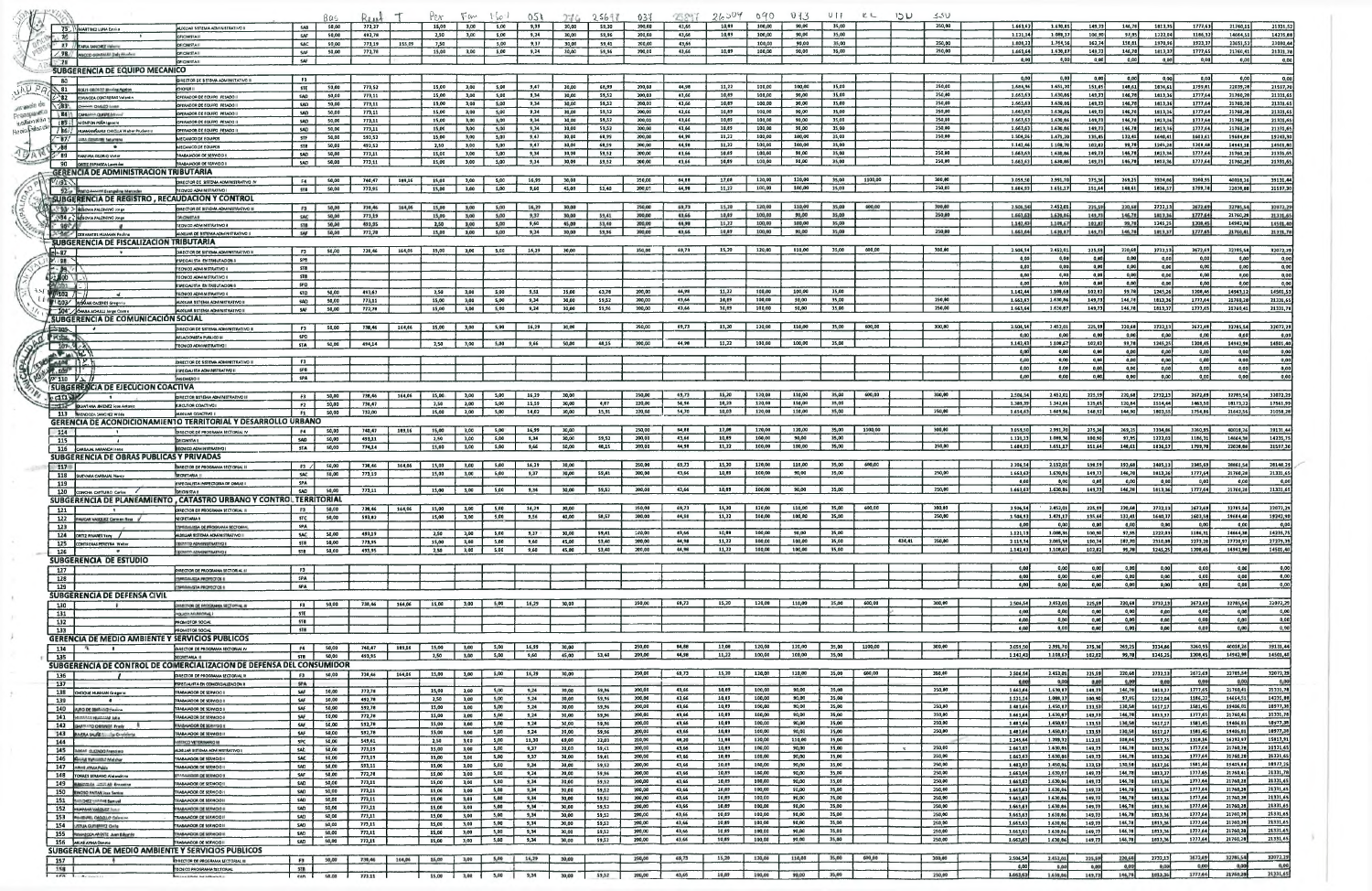| $\sqrt{2}$     |             |                                                                        | O <sub>D</sub>                                                                                   |                          | Bas            | Reid             |        | 10:120               | LEAN         | rov          | DSI          |                 | 97625697         | $03 +$             |                | 25897, 26504   | 040              |                  | 0.15011        | R C     | <b>RD</b> | $-10$            |                       |                       |                    |                   |                    |                     |                       |                         |
|----------------|-------------|------------------------------------------------------------------------|--------------------------------------------------------------------------------------------------|--------------------------|----------------|------------------|--------|----------------------|--------------|--------------|--------------|-----------------|------------------|--------------------|----------------|----------------|------------------|------------------|----------------|---------|-----------|------------------|-----------------------|-----------------------|--------------------|-------------------|--------------------|---------------------|-----------------------|-------------------------|
|                | 160         |                                                                        | <b>I DVITA ADMINISTRATIVO I</b>                                                                  | <b>SPA</b>               |                |                  |        |                      |              |              |              |                 |                  |                    |                |                |                  |                  |                |         |           |                  | 0.00                  | 0.00                  | 0.001              | 0,00              | 0,00               | 0,00                | 0,00                  | 0,0                     |
|                | 63.151      | 462 // INVATIOUAREMA JUNIOR                                            | <b><i>RABAJADOR DE SERVICIO II</i></b><br><b>BABAJADOR DE SERVICIO</b>                           | SAC<br>SAD               | 50,00<br>50,00 | 493,19<br>773,11 |        | 2,50<br>15,00        | 3,00<br>3,00 | 5,00         | 9,37         | 30,00           | 59,41            | 200,00<br>200,00   | 43,66<br>43,66 | 10,89<br>10,89 | 100,00<br>100,00 | 90,00<br>90,00   | 35,00<br>35,00 |         |           | 250,00           | 1,121,137<br>1,663,63 | 1.088,36<br>1.630,66  | 100,900<br>149,73  | 97,95<br>146,70   | 1222,03<br>1813,36 | 1186,31<br>1777.64  | 14664,38<br>21760,20  | 14235,7<br>21331.6      |
|                |             | - 163 PAREM ORPH Ubardo                                                | <b>RABAJADOR DE SERVICIO I</b>                                                                   | <b>STF</b>               | 50,00          | 772,70           |        | 15,00                | 3,00         | 5,00<br>5,00 | 9,34<br>9,24 | 30,00<br>30,00  | \$9,52<br>59,96  | 200,00             | 43,66          | 10.89          | 100.00           | 90,00            | 35,00          |         |           | 250,00           | 1,663,64              | 1.630,87              | 149,73             | 146,70            | 1813,37            | 1777.654            | 21760,41              | 21331,7                 |
|                |             | 164 AVALOS OVALE NHS                                                   | <b>ILABAJADOR DE SERVICIO III</b>                                                                | SAD                      | 50,00<br>50,00 | 593,11<br>594,14 |        | 15,00<br>15,00       | 3,00         | 5,00         | 9,34         | 30.00           | 59,52            | 200,00             | 43,66          | 10,89          | 100,00<br>100,00 | 99,00<br>100,00  | 35,00<br>35,00 |         |           | 250,00<br>250,00 | 1.483,63              | 1.450,86<br>1.471,17  | 133,53<br>135,44   | 130,58<br>132,41  | 1617,16<br>1640,37 | 1501,448<br>1603,58 | 19405,88<br>19684,48  | 18977,2<br>19242,9      |
|                |             | 165 WILLARDCLPERA JOIN LAN<br>-166 COMMULEZ VALENTIN CHR               | <b>HOPER II</b><br>HOFER II                                                                      | STA<br><b>STD</b>        | 50,00          | 773,67           |        | 15,00                | 3,00<br>3,00 | 5,00<br>5,00 | 9,66<br>9,51 | \$0.00<br>35,00 | 40,15<br>63,78   | 200,00<br>200,00   | 44,99<br>44,96 | 11,22<br>11,22 | 100,00           | 100,00           | 35,00          |         |           | 250,00           | 1.504,93<br>1.604,94  | 1.651,180             | 151,64             | 148,61            | 1836,58            | 1799,79             | 22039.0               | 21597,4                 |
|                |             | -167 MMODES SOFELD Rubert Darro                                        | <b>HOFER II</b>                                                                                  | STB                      | 50,00          | 773,95           |        | 15,00                | 3,00         | 5,00         | 9,60         | 45,00           | \$3,40           | 200.00             | 44,95          | 11,22          | 100,00           | 100,00           | 35,00          |         |           | 250,00           | 1,684,93              | 1.651.17              | 151,64             | 140,61            | 1636,57            | 1799.70             | 22038,68              | 21597,30                |
| Get 1949       |             | 168 RAVEM FAREAR JUAN Eduardo<br>169 - BANDEZ AGAINE General           | <b>II A39OFC</b><br><b>HOFER II</b>                                                              | 578<br><b>SAD</b>        | 50,00<br>50,00 | 773,95<br>773,11 |        | 15,00<br>15,00       | 3,00<br>3,00 | 5,00<br>5,00 | 9,60<br>9,34 | 45,00<br>30,00  | \$3,40<br>\$9,52 | 200.00<br>200,00   | 44,98<br>43,66 | 11,22<br>10,89 | 100,00<br>100,00 | 100,00<br>90,00  | 35,00<br>35,00 |         |           | 250,00<br>250,00 | 1.684.93<br>1.663.63  | 1.651.17<br>1.630,66  | 151,44<br>149,73   | 148,61<br>146,78  | 1036,57<br>1013,36 | 1799.70<br>1777,64  | 22038,86<br>21760,20  | 21597,30<br>21331,69    |
| <b>DI DELI</b> | 170         |                                                                        | <b>HOPER II</b>                                                                                  | STB                      | 50,00          | 493,82           |        | 2,50                 | 3,00         | 5,00         | 9,56         | 40,00           | 58,57            | 300.00             | 44,98          | 11,22          | 100,00           | 100,00           | 35,00          |         |           |                  | 1.147, 43             | 1.100,67              | 107.02<br>149,73   | 99,78             | 1245,25            | 1208,45             | 14942.98              | 14501.4                 |
|                |             | : 171   GOVINLO ROMAN Leondo<br>172/ Of UMPIRICA O IOQUE AND           | RABAJADOR DE SERVIGO H<br><b>I CONRIN 30 ROOMABAR</b>                                            | <b>SAD</b><br><b>SAF</b> | 50,00<br>58,00 | 773,11<br>592,78 |        | 15,00<br>15,00       | 3,00<br>3,00 | 5,00<br>5,00 | 9,34<br>9,24 | 30,00<br>30.00  | \$9,52<br>\$9,96 | 200,00<br>200,00   | 43,66<br>43,66 | 10,89<br>10,89 | 100,00<br>100,00 | 90,00<br>90,00   | 35,00<br>35,00 |         |           | 250,00<br>250,00 | 1.663.63<br>1.463,64  | 1.630, 86<br>1,450,87 | 133,53             | 146,780<br>130,58 | 1013,30<br>1617.17 | 1777.64<br>1581,45  | 21760,26<br>19406,01  | 21331,6<br>18977,30     |
|                |             | 173 BOSADA MENDOZA Juan                                                | <b>INDOWRED BOOMARAN</b>                                                                         | SAD                      | 50,00          | 773,11           |        | 15,00                | 3,00         | 5,00         | 9,34         | 30,00           | \$9,52           | 300,00             | 43,66          | 10,89          | 100,00           | 90,00            | 35,00          |         |           | 250,00           | 1.663,63              | 1.630,86              | 149,73             | 146,70            | 1013,36            | 1777.64             | 21760,28              | 21331.6                 |
|                |             | <b>CO74/PRAWAWEAVAX DAVALOS Francisco</b><br>-175 BOEZO SAURE CITIES   | <b>ILABAJADOR DE SERVICIO I</b><br><b>RABAMOOR DE SERVIGO II</b>                                 | SAD<br>SAD               | 50,00<br>50,00 | 773,11<br>773,11 |        | 15,00<br>15,00       | 3,00<br>3,00 | 5,00<br>5,00 | 9,34<br>9,34 | 30.00<br>30,00  | \$9,52<br>\$9,52 | 200,00<br>200,00   | 43,66<br>43,46 | 10,09<br>10,69 | 100,00<br>100,00 | 90,00<br>90,00   | 35,00<br>35,00 |         |           | 250,00<br>250,00 | 1.663,65<br>1.663,63  | 1.630,66<br>1.630,86  | 149,73<br>149,73   | 146,78<br>146,78  | 1013,36<br>1613,36 | 1777,64<br>1777,64  | 21760,28<br>21760,20  | 21331,69<br>21331,65    |
|                |             | 176 BAMOS CRUZ Hilarto                                                 | <b>DOWRS 30 ROOMABAT</b>                                                                         | SAD                      | 50,00          | 773,11           |        | 15,00                | 3,00         | 5,00         | 9,34         | 30.00           | \$9,52           | 200,00             | 43,66          | 10,89          | 100,00           | 90,00            | 35,00          |         |           | 250,00           | 1,663,63              | 1.630,86              | 149,73             | 146,78            | 1013,36            | 1777.64             | 21760,28              | 21331,65                |
|                |             | 177 SOLIS CERVANTES Adrian<br>178 BALLON VILLEGAS Juan                 | <b>ILOCHRES 30 ROGALABAN</b><br>LODIYE'S 30 ROQALABAR                                            | SAD<br><b>SAD</b>        | 58,00<br>50,00 | 773,11<br>773,11 |        | 15,00<br>15,00       | 3,00<br>3,00 | 5,00<br>5,00 | 9,34<br>9,34 | 30.00<br>30,00  | 19,52<br>\$9,52  | 200,00<br>200,00   | 43,66<br>43,66 | 10,89<br>10.09 | 100,00<br>100,00 | 90,00<br>90,00   | 35,00<br>35,00 |         |           | 250,00<br>250,00 | 1,663,63<br>1,663,63  | 1.630,86<br>1.630,86  | 149,73<br>149,73   | 146,78<br>146,70  | 1813,36<br>1613,36 | 1777.64<br>1777,64  | 21760.28<br>21760,28  | 21331.69<br>21331.69    |
|                |             | 1 179 SERVIRADA PEREZ LUCIANO                                          | <b>ILODIVATE 30 RODMANA</b>                                                                      | SAD                      | 50,00          | 773,11           |        | 15,00                | 3,00         | 5,00         | 9,34         | 30,00           | 59,52            | 300,00             | 43,66          | 10,69          | 100,00           | 90,00            | 35,00          |         |           | 250,00           | 1,663,63              | 1.630,86              | 149,73             | 146,76            | 1613,36            | 1777,64             | 21760,20              | 21331,69                |
|                |             | 180 CAL DERRAMA PEREZ JAIM N LIA<br>A 481 Trust MONTAN LUIS            | <b>RABAIADOR DE SERVICIO I</b><br><b>MAANDOR DE SERVIGO II</b>                                   | SAF<br>SAD               | 50,00<br>50,00 | 772,70<br>773,11 |        | 15,00<br>15,00       | 3,00<br>3,00 | 5,00<br>5,00 | 9,24<br>9,34 | 30,00<br>30,00  | \$9,96<br>\$9,57 | 200,00<br>200,00   | 43,66<br>43,66 | 10,89<br>10,09 | 100,00<br>100,00 | 90,00<br>90,00   | 35,00<br>35,00 |         |           | 250,00<br>250,00 | 1,663,64<br>1.663.63  | 1.630, B7<br>1.630,86 | 149,73<br>149,73   | 146,78<br>146,70  | 1813,37<br>1813,36 | 1777.65<br>1777.64  | 21760.41<br>21760.20  | 21331,7<br>21331.6      |
|                |             | <b>FLIBZ</b> , <b>physician ROIAS Zenon</b>                            | <b>MAANDOR DE SERVIGO I</b>                                                                      | SAD                      | 50,00          | 773,11           |        | 15,00                | 3,00         | 5,00         | 9,34         | 30,00           | \$9,52           | 200,00             | 43,66          | 10,69          | 100,00           | 90,00            | 35,00          |         |           | 250,00           | 1,663,63              | 1.630, 86             | 149,73             | 146,78            | 1813,36            | 1777,64             | 21760,28              | 21331,6                 |
|                |             | 183 / SORIA CERVANTES LUCIO<br><b>SALE BANAMIRYAMANAL Ceneria</b>      | <b>I CONRE'S TO ROONABAL</b><br><b>IABAJADOR DE SERVICIÓ I</b>                                   | SAD<br>SAD               | 50,00<br>50,00 | 773,11<br>773,11 |        | 15,00<br>15,00       | 3,00<br>3,00 | 5,00<br>5,00 | 9,34<br>9,34 | 30,00<br>30,00  | \$9,52<br>\$9,52 | 200.00<br>200,00   | 43,66<br>43,66 | 10,89<br>10,09 | 100,00<br>100,00 | 90,00<br>90,00   | 35,00<br>35,00 |         |           | 250,00<br>250,00 | 1,661,63<br>1,663,63  | 1.630,86<br>1.630,86  | 149,730<br>149,73  | 146,78<br>146,788 | 1813,36<br>1013,36 | 1777,64<br>1777.64  | 21760,28<br>21760,2   | 21331,69<br>21331,6     |
|                |             | 185 MICASTRO BENTO Alajando                                            | <b>I CONTSE 30 ROOMASA</b>                                                                       | 5AD                      | 50,00          | 773,11           |        | 15,00                | 3,00         | 5,00         | 9,34         | 30,00           | \$9,52           | 200,00             | 43,66          | 10,09          | 100,00           | 90,00            | 35,00          |         |           | 250,00           | 1.663.63              | 1.630,86              | 149,73             | 146,78            | 1013,36            | 1777,64             | 21760,20              | 21331.6                 |
|                | 1186        | CACERES CCORANAJA Flexis<br>$-387$ . ARIAS AYAAA Oaim ecto             | <b>II CONTR YO ROOMASAL</b><br><b>CONTRO DE REINOO</b>                                           | SAF<br>SAF               | 50,00<br>50,00 | 772,78<br>772,78 |        | 15,00<br>15,00       | 3,00<br>3,00 | 5,00<br>5,00 | 9,24<br>9,24 | 30,00<br>30,00  | \$9,96<br>59,96  | 200,00<br>200,00   | 43,66<br>43,66 | 19,89<br>10,89 | 100,00<br>100,00 | 90,00<br>90,00   | 35,00<br>35,00 |         |           | 250,00<br>250,00 | 1.663,64<br>1.663,64  | 1.630,67<br>1.630,87  | 149,73<br>149,73   | 146,70<br>146,78  | 1613,37<br>1013,37 | 1777,65<br>1777.65  | 21760,41<br>31760,41  | 21331,7<br>21331,7      |
|                |             | - ABBY V ESPINOZA SIBILIA Agustin                                      | <b>ILCONNE 30 RODALASA</b>                                                                       | SAF                      | 50,00          | 592,78           |        | 15,00                | 3,00         | 5,00         | 9,24         | 30,00           | 19,96            | 200.00             | 43,66          | 10,69          | 100,00           | 90,00            | 35,00          |         |           | 250,00           | 1,483,64              | 1.450,07              | 133,53             | 130,58            | 1617,17            | 1501,45             | 19406.01              | 18977,38                |
|                |             | <b>EBS</b> WARRAS AVAMA Ourline<br>/ 190 / Fusio MENDOZA Leening       | <b>UNBAJADOR DE SERVICIO I</b><br><b>I ODIVAJO DE SERVIDO A</b>                                  | SAF<br>SAF               | 50,00<br>58,00 | 592,78<br>592,70 |        | 15,00<br>15,00       | 3,00<br>3,00 | 5,00<br>5,00 | 9,24<br>9,24 | 30,00<br>30,00  | \$9,96<br>59,96  | 200,07<br>200,00   | 43,66<br>43,66 | 10,89<br>10,89 | 100,00<br>100,00 | 90,00<br>90,00   | 35,00<br>35,00 |         |           | 250,00<br>250,00 | 1.483.64<br>1.403,64  | 1.450,07<br>1.450,87  | 133,53<br>133,53   | 130,50<br>130,58  | 1617,17<br>1617,17 | 1501,45<br>1581,45  | 19406,01<br>19406,01  | 10977,38<br>18977,38    |
|                |             | 1191 MORANT CAND Availa                                                | <b>UNAHADOR DE SERVICIO F</b>                                                                    | <b>SAF</b>               | 50,00          | 592,78           |        | 15,00                | 3,00         | 5,00         | 9,24         | 30,00           | 59,96            | 200,00             | 43,66          | 10.69          | 100,00           | 90,00            | 35,00          |         |           | 250,00           | 1.483,64              | 1.450,87              | 133,53             | 130,58            | 1617,17            | 1501.45             | 19406,01              | 18977,38                |
|                |             | 392 - WAPLA PERA MEDIAN                                                | <b>LABAJADOR DE SERVICIO I</b><br><b>CONTRE 30 ROOMARM</b>                                       | <b>SAD</b><br><b>SAF</b> | 50,00<br>50,00 | 773,11<br>592,78 |        | 15,00<br>15,00       | 3,00<br>3,00 | 5,00<br>5,00 | 9,34<br>9,24 | 30,00           | \$9,52<br>\$9,96 | 200,00<br>200,00   | 43,66<br>43,66 | 10,89<br>10,87 | 100,00<br>100,00 | 90,00<br>90,00   | 35,00<br>35,00 |         |           | 250,00<br>250,00 | 1.663,63<br>1.481,64  | 1.630,06<br>1.450,07  | 149,734<br>133,538 | 146.70<br>130,50  | 1013,36<br>1617,17 | 1777,64<br>1581,45  | 21760,28<br>19406,01  | 21331,69<br>10977,30    |
|                |             | -193 MTAN ESPINOZA Marcus<br>194 GUTIERREZ RIVIANDEZ WITHOUT           | <b>IN DIDIVASE 3D RODALABA</b>                                                                   | <b>SAF</b>               | 50,00          | $542,78 -$       | ഹ്     | 15,00                | 3,00         | 5,00         | 9,24         | 30,00<br>30,00  | 59,96            | 200,00             | 43,66          | 10,09          | 100,00           | 90,00            | 35,00          |         |           | 250,00           | 1.433,64              | 1.409,67              | 129,63             | 126,06            | 1562,67            | 1526,95             | 18752,01              | 18323,34                |
|                | $F195 - 1$  | $\cdot$                                                                | <b>ILABAJADOR DE SERVICIO I</b>                                                                  | <b>IAF</b>               | 50,00          | 492,70           |        | 2,50                 | 3,00         | 5,00         | 9,24         | 30,00           | 59,96            | 200,00             | 43,66          | 10,89          | 100,00           | 90,00            | 35,00          |         |           |                  | 1,121,14<br>1.403.64  | 1.088,37<br>1.450,87  | 100,90<br>133,53   | 97,95<br>130,58   | 1222,04            | 1106,32<br>1501,45  | 14664.51<br>19406,01  | 14235.8                 |
|                | $197$ $197$ | 196 CONNAMAGNI Eugenio                                                 | <b>I GONRES DE ROGALABAR</b><br>FRABAJADOR DE SERVICIO I                                         | SAF<br>SAF               | 58,00<br>50,00 | 592,78<br>492,70 |        | 15,00<br>2,50        | 3,00<br>3,00 | 5,00<br>5,00 | 9,24<br>9,24 | 30,00<br>30,00  | 59,96<br>59,96   | 200,00<br>300,00   | 43,66<br>43,66 | 10,89<br>10,89 | 100,00<br>100,00 | 90,00<br>90,00   | 35,00<br>35,00 |         |           | 250,00           | 1.121.14              | 1.088,37              | 100,90             | 97,95             | 1617.17<br>1222,04 | 1106,32             | 14664,51              | 10977.30<br>14235,84    |
|                |             | 1980 Adends ANDRZ LINE                                                 | <b>UGAJADOR DE SERVIGO II</b>                                                                    | SAD                      | 50,00          | 773,11           |        | 15,00                | 3,00         | 5,00         | 9,34         | 30,00           | 59,52            | 200,00             | 43,66          | 10,09          | 100,00           | 90,00            | 35,00          |         |           | 250,00           | 1,663,63              | 1,630,66              | 149.73             | 146,78            | 1013,36            | 1777,64             | 21760,28<br>14664,51  | 21331,69                |
|                | 199. 11. 1  | <b>200 ALBANAON NIERA PIW</b>                                          | <b>MAAIADOR DE SERVICIO A</b><br><b>IMBAMDOR DE SERVICIO II</b>                                  | SAF<br>SAF               | 50,00<br>50,00 | 492,78<br>592,78 |        | 2,50<br>15,00        | 3,00<br>3,00 | 5,00<br>5,00 | 9,24<br>9,24 | 30,00<br>30,00  | 59,96<br>59,96   | 200,00<br>200,00   | 43,66<br>43,66 | 10,89<br>10,89 | 100,00<br>100,00 | 90,00<br>90,00   | 35,00<br>35,00 |         |           | 250,00           | 1,121,14<br>1,483.64  | 1.088,37<br>1.450,87  | 100,30<br>133,53   | 97,95<br>130,58   | 1222,04<br>1617.17 | 1106,32<br>1501,45  | 19406,01              | 14235.88<br>10977,38    |
|                |             | 201 - CONTREBAS LAGURA Agripine Virginia                               | <b>INABAJADOR DE SERVICIO I</b>                                                                  | SAF                      | 50,00          | 592,78           |        | 15,00                | 3,00         | 5,00         | 9,24         | 30,00           | 59,96            | 200,00             | 43,66          | 10,89          | 100,00           | 90,00            | 35,00          |         |           | 250,00           | 1,483,64              | 1.450,87              | 133,53             | 130,58            | 1617,17            | 1581,45             | 19406,0               | 10977,30                |
|                |             | 202 - BACERES GOMZALES Moder<br>"/"203 - ALLCCA MERINO Ruban           | <b>HODWASS 30 RODMARM</b><br><b><i>UNBAJADOR DE SERVICIO</i></b>                                 | SAF<br>SAF               | 50,00<br>50,00 | 592,78<br>592,78 |        | 15,00<br>15,00       | 3,00<br>3,00 | 5,00<br>5,00 | 9,24<br>9,24 | 30,00<br>30,00  | 59,96<br>59,96   | 200,00<br>200,00   | 43,66<br>43,66 | 10.09<br>10,89 | 100,00<br>100,00 | 90,00<br>50,00   | 35,00<br>35,00 |         |           | 250,00<br>250,00 | 1,483,64<br>1,481.64  | 1,450,87<br>1,450,87  | 133,53<br>133,53   | 130,58<br>130,58  | 1617,17<br>1617.17 | 1581,45<br>1501.45  | 19406,01<br>19406,01  | 18977,38<br>10977,38    |
|                | 204         |                                                                        | MAIAMOOR DE SERVICIO                                                                             | SAF                      | 50,00          | 492,78           |        | 2,50                 | 3,00         | 5,00         | 9,24         | 30,00           | 59,96            | 200,00             | 43,66          | 10,09          | 100,00           | 90,00            | 35,00          |         |           |                  | 1,121,14              | 1.008,37              | 100,90             | 97.95             | 1222,04            | 1186,32             | 14664,51              | 14235,66                |
|                | 205<br>206  | $\cdot$<br>$\sim$                                                      | <b>IMBAJADOR DE SERVICIO</b><br><b>UNBAJADOR DE MERVICIO</b>                                     | SAF<br>SAF               | 50,00<br>50,00 | 492,78<br>492,76 |        | 2,50<br>2,50         | 3,00<br>3,00 | 5,00<br>5,00 | 9,24<br>9,24 | 30,00<br>30,00  | 59,96<br>59,96   | 200,00<br>200,00   | 43,66<br>43,66 | 10,89<br>10,69 | 100,00<br>100,00 | 90,00<br>90,00   | 35,00<br>35,00 |         |           |                  | 1.121,14<br>1.121,14  | 1.088,37<br>1.088,37  | 100,90<br>100,90   | 97,95<br>97,95    | 1222,04<br>1222,04 | 1186,32<br>1186,32  | 14664,51<br>14664,51  | 14235,88<br>14235,68    |
|                | 207         | <b>ACHO CARERE Margarita</b>                                           | <b>ODWRE 30 ROOMASA</b>                                                                          | SAF                      | 50,00          | 592,78           |        | 15,00                | 3,00         | 5,00         | 9,24         | 30,00           | 19,96            | 200,00             | 43,66          | 10,09          | 100,00           | 90,00            | 35,00          |         |           | 250,00           | 1.483.64              | 1.450,87              | 133,53             | 130,56            | 1617,17            | 1501,45             | 19406,0               | 18977,38                |
|                | 208<br>209  | $\sim$                                                                 | <b>CONTRI 30 ROOMASA</b><br><b>MAAMOOR DE REAMOO!</b>                                            | SAF<br>SAF               | 50,00<br>58,00 | 492,78<br>492,78 |        | 2,50<br>15,00        | 3,00<br>3,00 | 5,00<br>5,00 | 9,24<br>9,24 | 30,00<br>30,00  | \$9,96<br>59,96  | 200,09<br>200,00   | 43,66<br>43,66 | 10,09<br>10,89 | 100,00<br>100,00 | 90,00<br>90,00   | 35,00<br>35,00 |         |           |                  | 1.121,14<br>1.131,64  | 1.068,37<br>1.100,87  | 100,90<br>102,03   | 97,95<br>99,00    | 1222,04<br>1235,67 | 1186,32<br>1199.95  | 14664,51<br>14828,03  | 14235,80<br>14399,38    |
|                |             | 210 PERAMOVANIM                                                        | DENRE 30 RODALIAN                                                                                | <b>SAD</b>               | 50,00          | 773,11           |        | 15,00                | 3,00         | 5,00         | 9,34         | 30,00           | \$9,52           | 200,00             | 43,66          | 10,09          | 100,00           | 90,00            | 35,00          |         |           | 250,00           | 1.663.63              | 1.630,86              | 149,73             | 146,78            | 1913,36            | 1777.64             | 21760,20              | 21331,69                |
|                |             | 211 CARDENAS UNITE Lucio Centerro<br>212 <b>ENCA MALLOU Amendi</b>     | <b>LABAJADOR DE SERVICIO I</b><br><b>DOWRER SO ROOMAGAS</b>                                      | <b>SAD</b><br>SAD        | 50,00<br>50,00 | 773,11<br>773,11 |        | 15,00<br>15,00       | 3,00<br>3,00 | 5,00<br>5,00 | 9,34<br>9,34 | 30,00<br>30,00  | \$9,52<br>59,52  | 200,00<br>200,00   | 43,66<br>43,66 | 10,02<br>10,89 | 100,00<br>100,00 | 90,00<br>90,00   | 35,00<br>35,00 |         |           | 250,00<br>250,00 | 1.663.63<br>1,663,63  | 1,630,66<br>1,630,86  | 149,73<br>149,73   | 146.70<br>146,78  | 1013,36<br>1813,36 | 1777,64<br>1777.64  | 21760,28<br>21760,28  | 21331,69<br>21331.69    |
|                |             | 213 CAHLANA GONZALEZ Suits                                             | <b>I DOMNING OF SCHARARY</b>                                                                     | SAC                      | 50,00          | 773,19           |        | 15,00                | 3,00         | 5,00         | 9,37         | 30,00           | 59,41            | 200,00             | 43,66          | 10,89          | 100,00           | 90,00            | 35,00          |         |           | 250,00           | 1.661,63              | 1.630,86              | 149,739            | 146.70            | 1013,36            | 1777.64             | 21760,20              | 21331,69                |
|                |             | 214 FICONA RAMOT Leocadic<br>SUBGERENCIA DE SEGURIDAD CIUDADANA        | RABAIADOR DE SERVIGO I                                                                           | SAC                      | 50,00          | 773,19           |        | 15,00                | 3,00         | 5,00         | 9,37         | 30,00           | 59,41            | 200,00             | 43,66          | 10,09          | 100,00           | 90,00            | 35,00          |         |           | 250,00           | 1,661,63              | 1,630,06              | 149,738            | 146,78            | 1013,36.           | 1777,648            | 21760,28              | 21331,69                |
|                | 215         |                                                                        | TRECTOR DE PROGRAMA SECTORIAL III                                                                | F3                       |                |                  |        |                      |              |              |              |                 |                  |                    |                |                |                  |                  |                |         |           |                  | 0.00                  | 0,00                  | 0,00               |                   | 0,00               | 0,00                | 9,00                  |                         |
|                | 216         |                                                                        | <b>ESPECIALISTA ADMINISTRATIVO</b>                                                               | <b>SPB</b>               | 50,00          |                  |        | 15,00                | 3,00         | 5,00         |              | 50,00           | 46,15            | 200,00             | 44,96          | 11,22          | 100,00           | 100,00           | 35,00          |         |           | 250,00           | 0,00<br>1,684,93      | 0,00<br>1,651,17      | 0.00<br>151,64     | 0,00<br>148,61    | 0,00<br>1836,57    | 0,00<br>1799.70     | 0,00<br>22038.88      | 21597,30                |
|                |             | 217 CONDON SANVEDRA JONE<br><b>218 MOVA VALENTE Carles</b>             | <b>QUICA MUNICIPAL II</b><br>POLICIA MUNICIPAL I                                                 | <b>STA</b><br><b>STA</b> | 50,00          | 774,14<br>774,14 |        | 15,00                | 3,00         | 5,57         | 9,66<br>9,66 | 50,00           | 48,15            | 200,00             | 44,98          | 11,22          | 100,00           | 100,00           | 35,00          |         |           | 250,00           | 1.684,93              | 1.651,17              | 151,64             | 140,61            | 1836,57            | 1799.70             | 22038,88              | 21597,30                |
|                |             | 219 SECURINOS PEÑA Aven                                                | <b>QUIGA MUNICIPAL II</b>                                                                        | <b>STE</b>               | 50,00          | 773,52           |        | 15,00                | 3,00         | 5,00         | 9,47         | 30,00           | 68,99<br>63,70   | 200,00             | 44,98          | 11,22<br>11,22 | 100,00<br>100,00 | 100,00<br>100,00 | 35,00<br>35,00 |         |           | 250,00<br>250,00 | 1,684.96<br>1,504,94  | 1.651.20<br>1.471,10  | 151,65-<br>135,44  | 148,61<br>132,41  | 1636,61<br>1640,38 | 1799.81<br>1603,59  | 22039,28<br>19684,62  | 21597,70<br>19243,03    |
|                |             | 220 QUITERREZ CAMADIO Primitivo Walter<br>221 ELACHA CONTRATA LUCTARIA | POUGA MUNICIPAL I<br><b>POLICIA MUNICIPAL B</b>                                                  | <b>STD</b><br><b>STD</b> | 50,00<br>50,00 | 593,67<br>593,67 |        | 15,00<br>15,00       | 3,00<br>3,00 | 5,00<br>5,00 | 9,51<br>9,51 | 35,00<br>35,00  | 63,78            | 200,00<br>200,00   | 44,99<br>44,98 | 11,22          | 100,00           | 100,00           | 35,00          |         |           | 250,00           | 1.504,94              | 1.471,18              | 135,44             | 132,41            | 1640,38            | 1603,59             | 19684,62              | 19243,03                |
|                |             | 222 MEMORIA GOMENLES President                                         | <b>CUCIA MUNICIPAL II</b>                                                                        | STE                      | 50,00          | 773,52           |        | 15,00                | 3,00         | 5,00         | 9,47         | 30,00           | 68,99            | 200,00             | 44,96          | 11,22          | 100,00<br>100,00 | 100,00<br>100,00 | 35,00          |         |           | 250,00<br>250,00 | 1.684.96<br>1.504,96  | 1,651,20<br>1.471,20  | 151,65<br>135,45   | 146,61<br>132,41  | 1836.61<br>1640.41 | 1799.01<br>1603,61  | 22039,20<br>19684,88  | 21597,70<br>19243,30    |
|                |             | 223 CARRION LEON Service<br>224 CAMACHO ROJAS AVIAtidad                | <b>QUOA MUNICIPAL I</b><br><b>FOUGA MUNICIPAL II</b>                                             | STE<br><b>STF</b>        | 50,00<br>58,00 | 593,52<br>773,52 |        | 15,00<br>15,00       | 3,00<br>3,00 | 5,00<br>5,00 | 9,47<br>9,47 | 30,00<br>30,00  | 60,99<br>68,99   | 200,00<br>200,00   | 44,98<br>44,98 | 11,22<br>11,22 | 100,00           | 100,00           | 35,00<br>35,00 |         |           | 250,00           | 1.684,96              | 1,651,20              | 151,45             | 148,61            | 1836,61            | 1799,81             | 22039,20              | 21597.70                |
|                |             | <b>225 CAMPE MANAMA Publo</b>                                          | <b>KOLICLARIASOPAL B</b>                                                                         | <b>STF</b>               | 50,00          | 773,52           |        | 15,00                | 3,00         | 5,00         | 9,47         | 30,00           | 48,99            | 200,00             | 44,96          | 11,22          | 100,00           | 100,00           | 35,00          |         |           | 250,00<br>250,00 | 1,684,96<br>1.504,9   | 1.651,20<br>1,471,10  | 151,65<br>135,44   | 148,61<br>132,41  | 1836,61<br>1640,38 | 1799.91<br>1603,59  | 22039,28<br>19684,62  | 21597.70<br>19243,03    |
|                |             | 226 WAPO AVAILABANCE Lusia<br>227 MILEGASSMANN Revi                    | <b>QUICIA MURROPAL II</b><br><b>QUOA MUNICIPAL B</b>                                             | <b>STO</b><br><b>STF</b> | 50,00<br>50,00 | 593,67<br>773,52 |        | 15,00<br>15,00       | 3,00<br>3,00 | S,00<br>5,00 | 9,51<br>9,47 | 35,00<br>30,00  | 63,78<br>60,99   | 200,00<br>200,00   | 44,98<br>44,98 | 11,22<br>11,22 | 100,00<br>100,00 | 100,00<br>100,00 | 35,00<br>35,00 |         |           | 250,00           | 1.684,9               | 1,651,20              | 151,65             | 146,61            | 1636,61            | 1799,81             | 22039,28              | 21597,70                |
|                | 778         | SANO 42 CORDOVA Lorenzo                                                | QUOLABAGPALS                                                                                     | SAB                      | 58,00          | 773,27           |        | 15,00                | 3,00         | 5,00         | 9,39         | 30,00           | 59,30            | 200,00             | 43,66          | 10,09          | 100,00           | 90,00            | 35,00          |         |           | 250,00           | 1.663,6               | 1,630,85<br>1.088,36  | 149,73<br>100.90   | 146,78<br>97.95   | 1013,35<br>1222.03 | 1777,63<br>1106,31  | 21760,15<br>14664,38  | 21331,52<br>14235,79    |
|                | 229         | $\cdot$<br>230 IRIVAS ESPINGIALIJO Alfanos                             | $010 -$ sac<br><b>GUOLMUNOPALE</b><br><b>FOUGA MUMGRAL II</b>                                    | SAD                      | 50,00<br>50,00 | 493,19<br>773,11 |        | 2,50<br>15,00        | 3,00<br>3,00 | 5,00<br>5,00 | 9,37<br>9,34 | 30,00<br>30,00  | 59,41<br>59,52   | 200,00<br>200,00   | 43,66<br>43,66 | 10,69<br>10,89 | 100,00<br>100,00 | 90,00<br>90,00   | 35,00<br>35,00 |         |           | 250,00           | 1.121, 11<br>1.663,63 | 1.630,06              | 149,73             | 146,78            | 1013,36            | 1777,64             | 21760,26              | 21331,69                |
|                | 231         | ASSESSED AN OCA Federal                                                | POLICIA MUNICIPAL II                                                                             | <b>STD</b>               | 50,00          | 773,67           |        | 15.00                | 3,00         | 5,00         | 9,51         | 35,00           | 63,70            | 200,00             | 44,98          | 11,22          | 100,00           | 100,00           | 35,00          |         |           | 250,00           | 1.604,94              | 1.651,18              | 151,64<br>0,00     | 148,61<br>0.00    | 1036,58            | 1799,79<br>0,00     | 22039,02<br>0,00      | 21597,41<br>0,00        |
|                | 232         | GERENCIA DE TRANSPORTE REGULACION Y CIRCULACION VIAL                   | <b>POLICIA MUNICIPAL II</b>                                                                      | <b>STD</b>               |                |                  |        |                      |              |              |              |                 |                  |                    |                |                |                  |                  |                |         |           |                  | 0.00                  | 0,00                  |                    |                   | 0,00               |                     |                       |                         |
|                | 233         |                                                                        | DIRECTOR DE PROGRAMA SECTORIAL II                                                                | F4                       |                |                  |        |                      |              |              |              |                 |                  |                    |                |                |                  |                  |                |         |           |                  | 0.00                  | 0,00                  | 0.001              |                   | 0,00               | $0,00^{\circ}$      | 0,00                  | 0,00                    |
|                | 234         | SUBGERENCIA DE REGULACION DE TRANSPORTE                                | <b>MCSETARIA II</b>                                                                              | <b>STB</b>               |                |                  |        |                      |              |              |              |                 |                  |                    |                |                |                  |                  |                |         |           |                  |                       | 0,00                  | 0,00               | 0.00              | 0,00               | 0.00                | 0,00                  | 0,00                    |
|                | 235         | $\cdot$                                                                | <b>RECTOR DE PROGRAMA SECTORIAL III</b>                                                          | <b>F3</b>                | 50,00          | 738,46           | 164,06 | 15,00                | 3,00         | 5,00         | 16,29        | 30,00           |                  | 250,00             | 69,73          | 15,20          | 120,00           | 110,00           | 35,00          | 600,00  |           | 300,00           | 2.506,54              | 2.452,01              | 225,59             | 220,68            | 2732,13            | 2672.69             | 32785,54              | 32072,25                |
|                | 236         |                                                                        | <b><i>ESPECIALISTA EN TRAMMONTE II</i></b>                                                       | SPB                      |                |                  |        |                      |              |              |              |                 |                  |                    |                |                |                  |                  |                |         |           |                  | 0.00                  | 0,00                  | 0,00<br>0,00       | 0,00<br>0,00      | 0,00<br>0.00       | 0,00<br>0,00        | 0,00<br>0,00          | $-0,00$<br>0,00         |
|                | 237         | <b>SUBGERENCIA DE CIRCULACION DE TRANSITO</b>                          | <b>ESPECIALISTA EN TRANSPORTE II</b>                                                             | 5PB                      |                |                  |        |                      |              |              |              |                 |                  |                    |                |                |                  |                  |                |         |           |                  |                       | 0.00                  |                    |                   |                    |                     |                       |                         |
|                | 728         |                                                                        | MECTOR DE PECIFIANA SECTIONAL IN                                                                 | F3                       |                |                  |        |                      |              |              |              |                 |                  |                    |                |                |                  |                  |                |         |           |                  | 0.00                  | 0,00                  | 0,00               | 0.00              | 0,00               | 0,00                | 0,00                  | 0,00                    |
|                | 239<br>240  |                                                                        | <b>ESPECIALISTA EN TRANSPORTE II</b><br><b>ISPECIALISTA EN TRANSPORTE U</b>                      | sro<br>spe               |                |                  |        |                      |              |              |              |                 |                  |                    |                |                |                  |                  |                |         |           |                  | 0,00                  | 0,000<br>0,00         | 0,00<br>0.09       | 0,00<br>0,00      | 0,00<br>0,00       | 0,00<br>0,00        | 0,00<br>0,00          | 0,00<br>0,00            |
|                |             | SUBGERENCIA DE TERMINAL TERRESTRE                                      |                                                                                                  |                          |                |                  |        |                      |              |              |              |                 |                  |                    |                |                |                  |                  |                |         |           |                  |                       |                       |                    |                   |                    |                     |                       |                         |
|                | 241         |                                                                        | DIRECTOR DE PROGRAMA BECTORIAL III                                                               | <b>F3</b>                |                |                  |        |                      |              |              |              |                 |                  |                    |                |                |                  |                  |                |         |           |                  |                       | 0,00                  | 0,00               | 0,00              | 0,00               | 0,00<br>0,00        | 0,00<br>0,00          | 0,00<br>0,00            |
|                | 242         |                                                                        | <b><i>ROWDARTRAINING CONDET</i></b><br>GERENCIA DE PROMOCIÓN SOCIAL Y DESARROLLO ECONÓMICO LOCAL | <b>STB</b>               |                |                  |        |                      |              |              |              |                 |                  |                    |                |                |                  |                  |                |         |           |                  |                       | 0.00                  | 0.001              | 0,00              |                    |                     |                       |                         |
|                | 243         | $\ddot{\phantom{1}}$                                                   | DIRECTOR PROGRAMA SECTORIAL IV                                                                   | F4                       | <b>S0,00</b>   | 740,47           | 109,16 | 15,00                | 3,00         | 5,00         | 16,99        | 30,00           |                  | 250,00             | 84,66          | 17,00          | 120,00           | 120,00           | 35,00          | 1100,00 |           | 300,00           | 3.059,50              | 2,991.70              | 275,36             | 269,25            | 3334,66            | 3260,954            | 40010.26              | 39131,44                |
|                |             | 244 SANCHEZ MERA AVENUE                                                | <b>OFICIASTA II</b><br>SUBGERENCIA DE DESARROLLO ECONOMICO Y PROYECTOS PRODUCTIVOS               | SAD                      | 50,00          | 773,11           |        | 15,00                | 3,00         | 5,00         | 9,34         | 30,00           | 59,52            | 200,00             | 43,66          | 10,89          | 100,00           | 90,00            | 35,00          |         |           | 250,00           | 1,663,63              | 1,630,86              | 149,73             | 146,70            | 1013,36            | 1777.64             | 21760,26              | 21331,65                |
|                | 245         |                                                                        | DIRECTOR DE PROGRAMA SECTORIAL HI                                                                | F3                       | 50,00          | 738,46           | 164,06 | 15,00                | 3,00         | S,00         | 16, 29       | 30,00           |                  | 250,00             | 69,73          | 15,20          | 120,00           | 110,00           | 35,00          | 600,00  |           | 300,00           | 2.506,54              | 2.452,01              | 225.59             | 220,68            | 2732,13            | 2672.691            | 32705,54              | 32072,25                |
|                | 246         |                                                                        | ESPECIALISTA EN PROFECTOS IL                                                                     | <b>SPC</b>               |                |                  |        |                      |              |              |              |                 |                  |                    |                |                |                  |                  |                |         |           |                  | 0,00                  | 0,00                  | 0,00               | 0,00              | 0,00               | 0,00<br>1208,45     | 0,00<br>14942,90      | 0,00<br>14501.40        |
|                | 247         |                                                                        | <b>INDOR SOON</b><br>SUBGERENCIA DE EDUCACIÓN, SALUD, CULTURA, DEPORTE Y RECREACIÓN              | STC                      | 50,00          | 493,02           |        | 2,50                 | 3,00         | 5,00         | 9,56         | 40,00           | 58,57            | 200,00             | 44,98          | 11,22          | 100,00           | 100,00           | 35,00          |         |           |                  | 1.142.43              | 1.109,67              | 102,029            | 99,70             | 1245,25            |                     |                       |                         |
|                | 248         |                                                                        | <b>DIRECTOR DE PRIDERAMAS SOCIALES III</b>                                                       | $-F3$                    | 50,00          | 738,46           | 164,06 | 15,00                | 3,00         | 5,00         | 16,29        | 30,00           |                  | 250,00             | 69,73          | 15,20          | 120,00           | 110,00           | 35,00          | 600,00  |           | 300,00           | 2.506.54              | 2.452,01              | 225,59             | 220,60            | 2732,13            | 2672,639            | 32785,54              | 32072,29                |
|                |             | 249 PEREYAA ORMAJEA Rine                                               | <b>ILDILLAR SISTEMA ADMINISTRATIVO II</b>                                                        | SAD                      | 50,00<br>50,00 | 773,11<br>774,14 |        | 15,00<br>15.00       | 3,00<br>3,00 | 5,00<br>5,00 | 9,34<br>9,66 | 30,00<br>50,00  | 59,52<br>40,15   | 200,00<br>200,00   | 43,66<br>44,98 | 10,89<br>11,22 | 100,00<br>100,00 | 90,00<br>100,00  | 35,00<br>35,00 |         |           | 350,00<br>250,00 | 1.663, 63<br>1.684,93 | 1,630,86<br>1.651,17  | 149,13<br>151.64   | 146.70<br>140,61  | 1013,36<br>1836,57 | 1777,64<br>1799,76  | 21760,26<br>22030, 88 | 21331,65<br>21597,30    |
|                | 251         | 250 <b>REYMORD AMONEZ SHOWING</b>                                      | ECHICO-ADMINISTRATIVO B<br>II ODN'AN 30 RODALAMIN'                                               | <b>STA</b><br>SAF        |                |                  |        |                      |              |              |              |                 |                  |                    |                |                |                  |                  |                |         |           |                  | 0,0                   | 0,00                  |                    | 0.00              | 0.00               | 0,00                | 0,00                  | $\frac{0.00}{21568,02}$ |
|                | 777         | comments in a co                                                       | <b>MALALLANE BESTBARRAL</b>                                                                      |                          |                | eac 50.00 773.78 |        | 15.00 3.00 5,00 9.47 |              |              |              |                 |                  | 30,00 68,99 700,00 | 44,98          | 11,22          | 100,00           | 100,00           | 35,00          |         |           | 250,00           | 1.604,22              | 1.650,46.             | 151,58             | 146,54            | 1835,80            | 1799,001            | 22029,60              |                         |